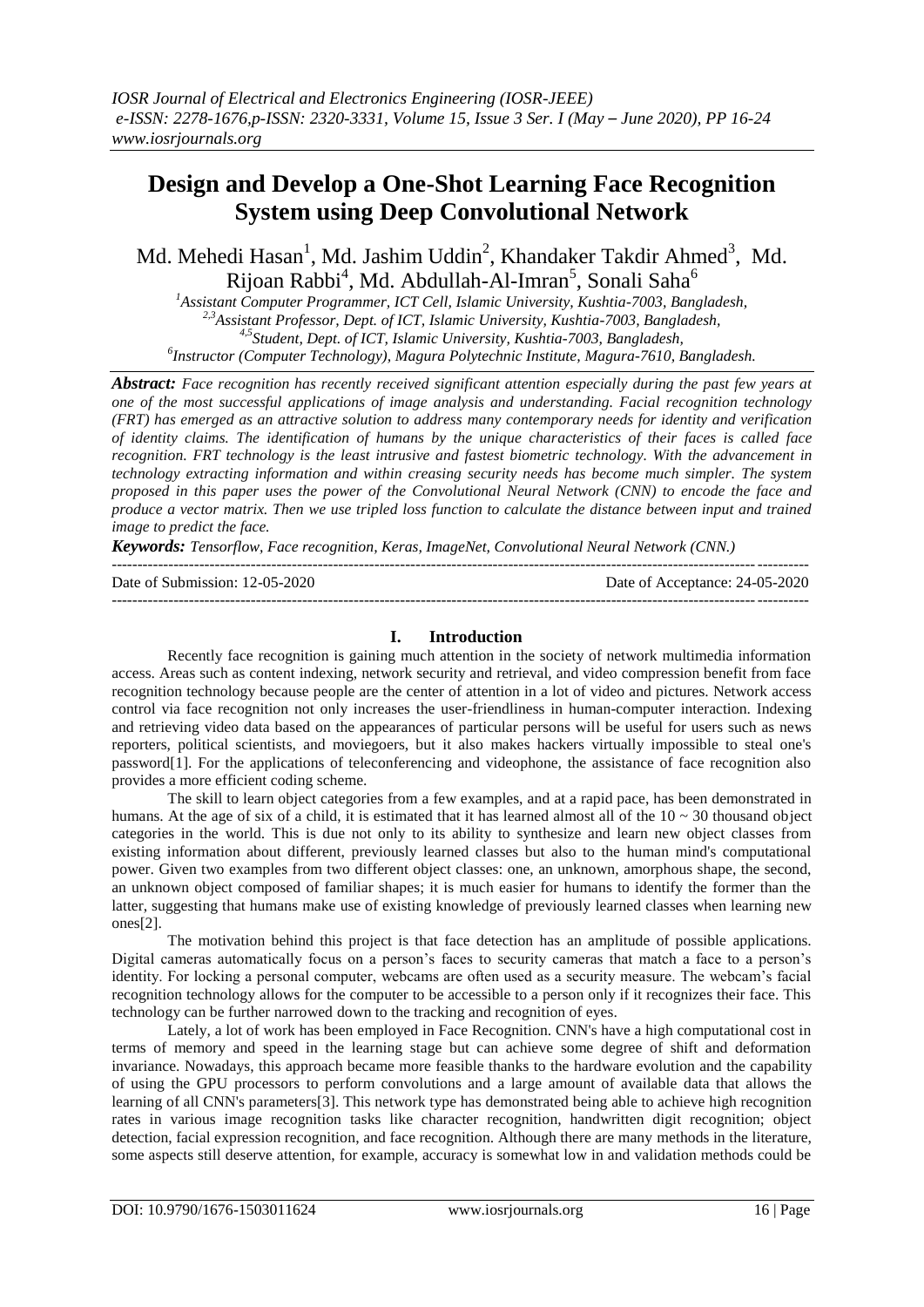improved and the recognition time could be a little improved to be performing in general. Moreover, we think to reduce computational cost and time as well as good accuracy.

Image files that contain human faces can be automatically recognized. This is one of the basic problems of computer vision and this is called Face recognition. Many problems in computer vision were facing problems with their accuracy before a decade[4]. However, with the update of deep learning techniques, the accuracy of these problems drastically improved. As we will demonstrate, convolutional neural networks are currently the state-of-the-art solution for Face recognition. The main task of this project is to develop and test a face recognition system for images based on convolution neural network and Siamese network one-shot learning.

In the theoretical part, we study relevant literature and how convolution neural networks improved the computer vision area in the past few years. And in the experimental part, we will show how easily a convolution neural network and tripled loss function can be implemented for face recognition in practice with faster test and high accuracy.

The main challenge of this project is workability with a lower amount of dataset. On the face recognition work, many other algorithms are used differently for many purposes but all of them are not much effective and efficient to recognize a person with a lower amount of dataset. We remove this barrier combining CNN with One-shot learning in this project.

The rest of this paper is organized as follows. Face recognition and one-shot learning are described in section II. Development tools and libraries are given in section III. Methodology and Implementation process is described in section IV. Finally, the Conclusion is given in section V.

#### **II. Face recognition and One-Shot Learning**

Scientists developed Facial-Recognition Software in the 1960s. The scientist's names were Woody Bledsoe, Helen Chan Wolf, and Charles Bisson.

One-shot learning is an object categorization problem. It is found mostly in computer vision. Whereas most machine learning-based object categorization algorithms require training on thousands of samples/images and very large datasets, one-shot learning aims to learn information about object categories from one, or only a few, training samples/images[5][6].

The main focus of this article will be on the solution to this problem presented by Fei-Fei Li, R. Fergus, and P. Perona in IEEE Transactions on Pattern Analysis and Machine Intelligence, Vol28(4), 2006, which uses a generative object category model and variational Bayesian framework for representation and learning of visual object categories from a handful of training examples. Another paper, presented at the International Conference on Computer Vision and Pattern Recognition (CVPR) 2000 by Erik Miller, Nicholas Matsakis, and Paul Viola will also be discussed[7].

### **III. Development tools and libraries**

We used python programming language along with necessary development tools and different useful machine learning/deep learning libraries. Python is a great general-purpose programming language on its own, but with the help of a few popular libraries, it becomes a powerful environment for scientific computing. We choose python to build my model because python has many highly developed deep learning libraries which help me building this object detection model easily and more accurately. List of used python deep learning libraries and development tools are given below:

Python libraries for deep learning are Numpy, Tensorflow, Keras, Matplotlib. And the development tools are GoogleColab, Jupyter notebook.

#### **A. Methods**

# **IV. Methodology and Implementation**

In this method, at first, we trained our model using a convolution neural network. We have used the Transfer learning model with a Happy house dataset collected from the Coursera sequence learning course. At first, we normalize the pixel values then we use these values to fit the transfer learning model. After that, we feed the images to the deep architecture CNN to features extraction process to learn the parameters from the images which also called the encoding process. In the second step, we feed the output of the CNN model as a 128-dimensional vector. The vector space learns with the label from the given images in the database. Finally, we get the comparison result of those one-hot vectors and get the minimum distance and match the authorized person from the database which contains a lower amount of user face data[8][9].

Here, we use a deep convolutional network and an embedded triplet loss function. We discuss two different core architectures: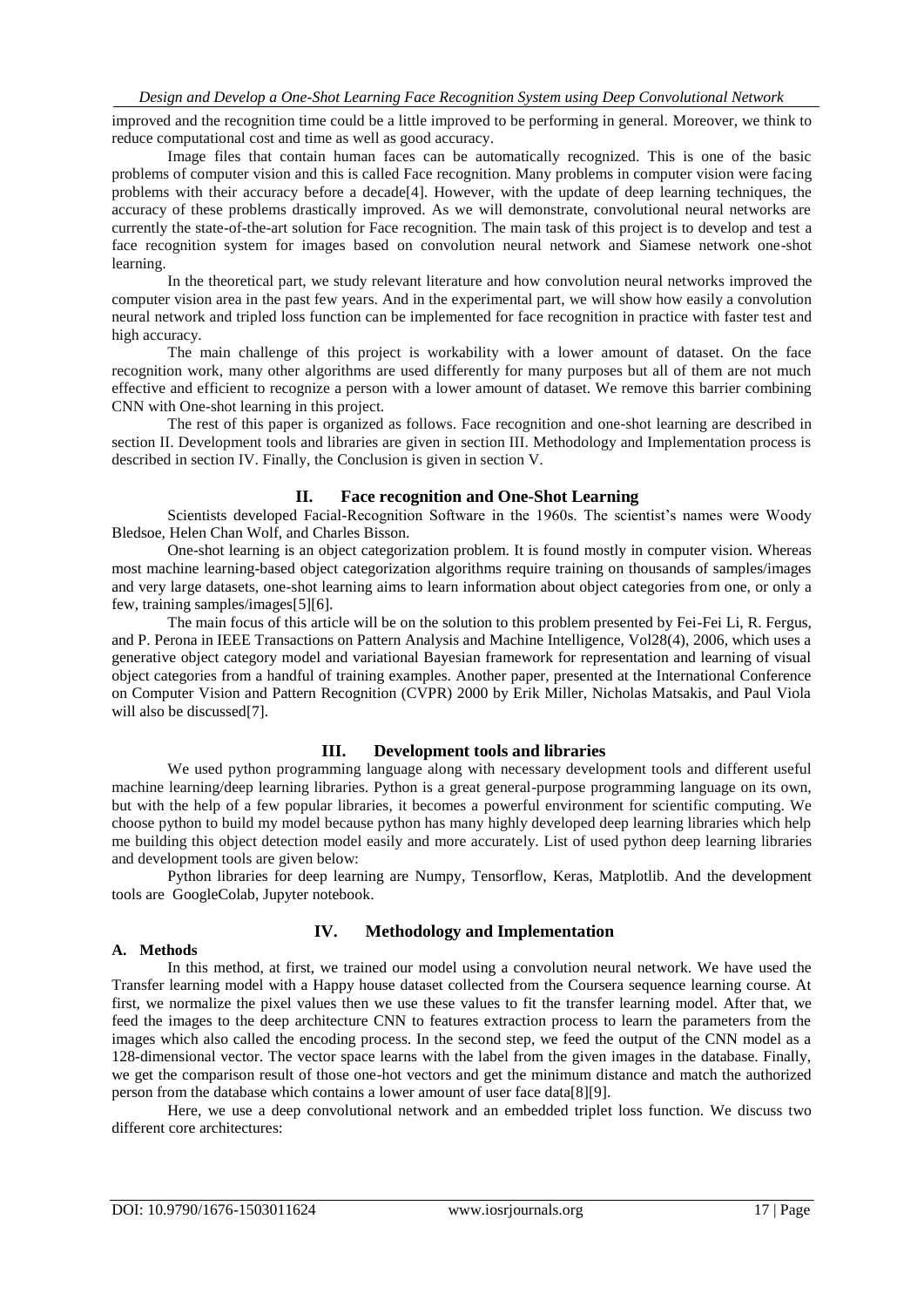

**Figure 4.1:** Model structure of Our network

# **B. Triplet Loss**

The embedding is represented by  $\mathsf{by} f(x) \in \mathbb{R}^p$  it embeds an image x into a d-dimensional Euclidian space. Additionally, we constrain this embedding to live on the d - dimensional hypersphere, that is  $|| f(x) ||_2 =$ 1. This loss is motivated by the context of nearest-neighbor classification. Here we want to ensure that an image  $x_i^a$  (anchor)of a specific person is closer to all other images  $x_i^p$  (positive) of the same person than it is to any image  $e x_i^n (negative)$  of any other person. This is visualized in Figure 3.



**Figure 4.2:** The Triplet Loss direction

Thus we want  $\|f\|$ 

 ) − ( ) 2 2 +∝< ( ) − ( ) <sup>2</sup> <sup>2</sup>………………………………(1) ∀, , ∈ ……………………………………....……..(2)

where is a margin that is enforced between positive and negative pairs. T is the set of all possible  $\alpha$ triplets in the training set and has cardinality N. The loss that is being minimized is then

$$
\sum_{i}^{N} \left[ \left\| f(x_{i}^{a}) - (x_{i}^{p}) \right\|_{2}^{2} + \infty < \left\| f(x_{i}^{a}) - (x_{i}^{n}) \right\|_{2}^{2} + \infty \right]. \tag{3}
$$

Generating all possible triplets would result in many triplets that are easily fulfilled the constraint in Eq. (1)[9]. These triplets would not contribute to the result in slower convergence, as they would still be passed through the network. It is crucial to select hard triplets that are active and can, therefore, contribute to developing the model.

# **C. Triplet Selection**

In order to ensure fast convergence, it is crucial to identify triplets that violate the triplet constraint in Eq. (1). This means that, given  $x_i^a$ , we want to select an  $x_i^p$  (hard positive) such that argmax  $x_i^p || f(x_i^a) (x_i^p)\big\|_2^2$ <sup>2</sup> similarly  $x_i^n$  (hard negative) such that argmin  $x_i^n || f(x_i^a) - (x_i^n) ||_2^2$ .

It is infeasible to calculate the argmin and argmax across the whole training set. Additionally, it might lead to poor training, as mislabeled and poorly imaged faces would dominate the hard positives and negatives. Two choices avoid this issue:

• Generate triplets offline each n steps, using the most recent network checkpoint and computing the argmin and argmax on a subset of the data.

• Generate triplets online. This can be done by selecting the hard positive or negative exemplars from within a mini-batch.

Selecting the toughest negatives can in practice lead to bad local minima early on in training, specifically, it can result in a collapsed model (i.e.  $f(x)=0$ ). For mitigating this, it helps to select  $x_i^n$  such that

$$
||f(x_i^a) - (x_i^p)||_2^2 < ||f(x_i^a) - (x_i^n)||_2^2
$$
............(4)

We call these negative exemplars semi-hard, as they are further away from the anchor than the positive exemplar, but still hard because the squared distance is close to the anchor positive distance. Those negatives lie inside the margin  $\alpha$ [11].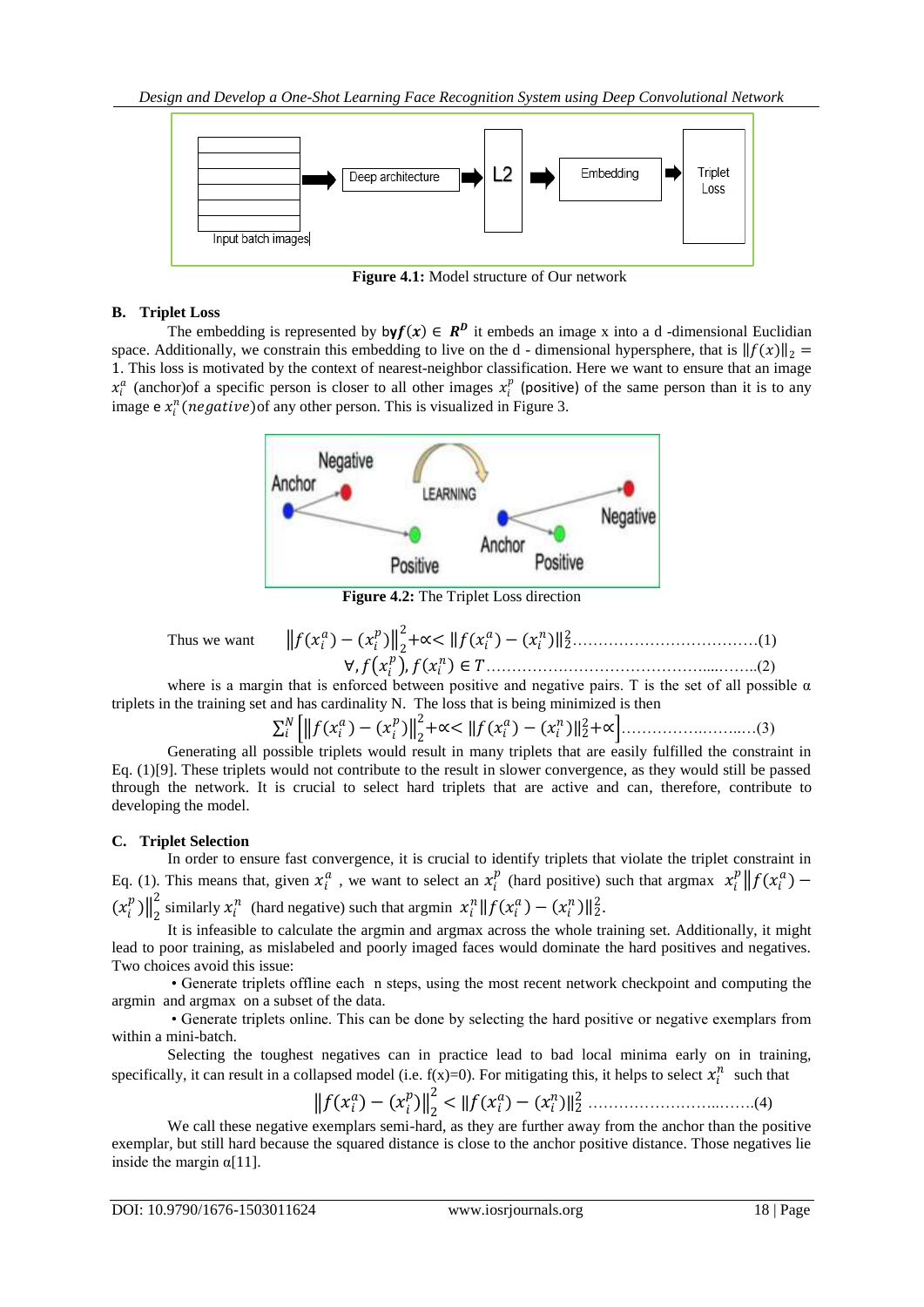#### **D. Datasets and Evaluation**

We evaluate our method happy house datasets and with the exception of Labelled Faces in the Wild and YouTube Faces we evaluate our method on the face verification task. That is, given a pair of two face images a squared L2 distance threshold  $D(x_i, x_j)$  is used to determine the classification of the same and different. All faces pairs (i; j) of the same identity are denoted with  $P_{same}$  whereas all pairs of different identities are denoted with  $P_{diff}$ .. We define the set of all true subjects as

 = , ∈ , , ≤ ………………………..(5) These are the face couple (I, j) that were correctly classified as same at threshold d. Similarly = , ∈ , , ≤ …………………………(6)

is the set of all couples that were incorrectly classified as the same (false accept). The false accept rate FAR(d) and the validation rate VAL(d) for a given face distance d are then defined as

 = () and = () ………………………………………(7)



**Figure 4.3:** Happy House dataset from Coursera.org

#### **E. Project Implementation:**

We train the image dataset representations via a supervised metric-based approach with siamese neural networks, then reuse that network's features for one-shot learning. To develop a model for one-shot image classification, we aim to first construct a neural network that can discriminate between the class-identity of image pairs, which is the standard verification task for image recognition. The verification model learns to identify input pairs according to the probability that they belong to the different classes or the same class. This model can then be used to calculate new images, exactly one per novel class, in a pairwise manner against the test image. The pairing with the peak score according to the verification network is then awarded the highest probability for the one-shot task[12]. If the features learned by the verification model are sufficient to confirm or deny the identity of each person from one set of few images (it's maybe ten or less), then they ought to be sufficient for other person's identity, provided that the model has been exposed to a variety of persons to encourage variance amongst the learned features.

#### **F. One-shot Learning:**

One-shot learning is the technique of learning representations from a sample. Take the example previously mentioned, suppose there is an organization and it wants a facial recognition system to allow access to the building for its employees and you are given the task of building such a system. The problem with this task is that the organization might not have more than ten images for each of the employees. Therefore, building and training a typical convolutional neural network will not work as it cannot learn the attributes required with the given amount of data. So, this is a one-shot learning task where you build a similarity function that compares two images and says you if there is a match[13].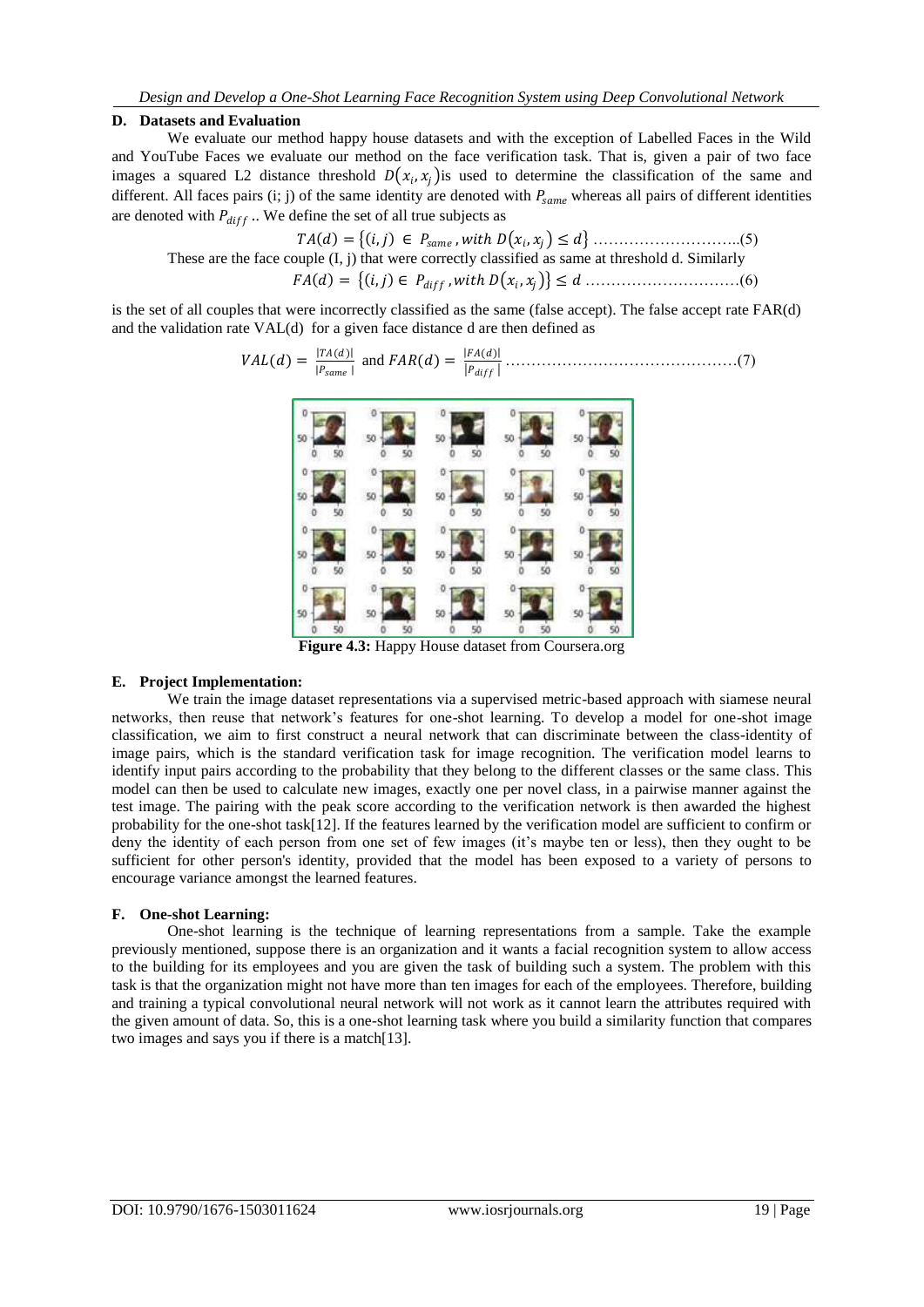

**Figure 4.4:** Face matching by One-shot learning

Suppose, the images on the left are faces of employees of the organization. Since there isn't much data to create a CNN, you can build a similarity function that compares the image on the right with all the images on the left. The similarity function will provide value and if that value is lesser than or equal to a threshold value, you could say that the two images are similar, else they are not.

#### **G. Siamese Network:**

In Siamese networks, we can give an input image of a person and find out the encodings of that image, then, we take the same network without performing any updates on weights or biases and input an image of a dissimilar person and again predict it's encodings.



**Figure 4.5:** Project architecture with Siamese Network

Now, we compare these two encodings to estimate whether there is a similarity between the two images. These two encodings act as a latent attribute representation of the images. Images with the same person have similar features/encodings. Using this, we compare and tell if the two images have the same person or not. When the images with labeled are less than the threshold distance we consider that as the same person if the distance among them is greater than the threshold level we consider that mislabel with the person's face called as an unauthorized person.

#### **H. Face Clustering:**

This method employs as the semi-supervised learning where some photos are labeled and some are may non labeled so this algorithm work as the clustering techniques. Our compact embedding lends itself to be used in order to cluster user's photos into groups of people with the same identity label. The constraints in assignment imposed by clustering faces, compared to the pure verification task lead to truly amazing results.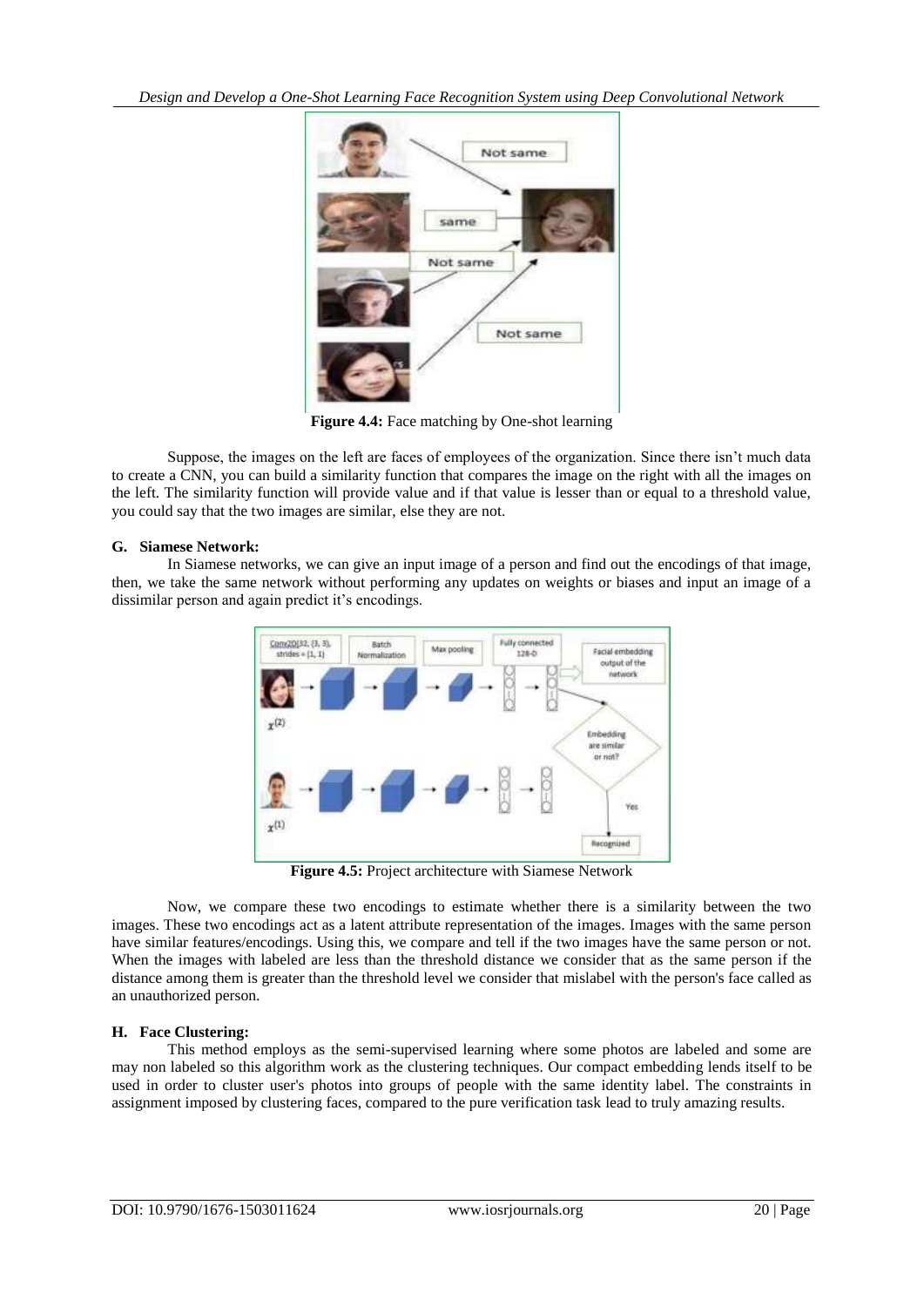

**Figure 4.6:** Clustering dataset

Figure 4.6 shows one cluster in a user's photo collection, generated using agglomerative clustering. It is a clear showcase of the incredible invariance to occlusion, lighting, and even age.



**Figure 4.7:** Improvement of learning steps

On figure 4.7 shows that if some picture is different in pixel value in the same label are also can understand as the same person image by learning with the label.

#### **I. Triplet loss for verification:**

We train the network by taking an anchor image and comparing it with both a positive sample and a negative sample. The dissimilarity between the positive image and the anchor image must low and the dissimilarity between the anchor image and the negative image must be high

 ( )−( ) 2 2 +∝ < − <sup>2</sup> <sup>2</sup>…………………………..(8)

The formula above represents the triplet loss function using which gradients are calculated. The variable "a" represents the anchor image, "p" represents a positive image, and "n" represents a negative image[13].



We know that the dissimilarity between a and p should be less than the dissimilarity between a and n. Another variable called margin, which is a hyperparameter is added to the loss equation. Margin defines how far away the dissimilarities should be, i.e if margin =  $0.7$  and  $d(a,p) = 0.02$  then  $d(a,n)$  should at least be greater than 0.028. Margin helps us distinguish between the two images better.

Therefore, by using this loss function we evaluate the gradients and with the help of the gradients, we update the weights and biases of the siamese network. For training the network, we take an anchor image and randomly negative images and sample positive and compute its loss function and update its gradients.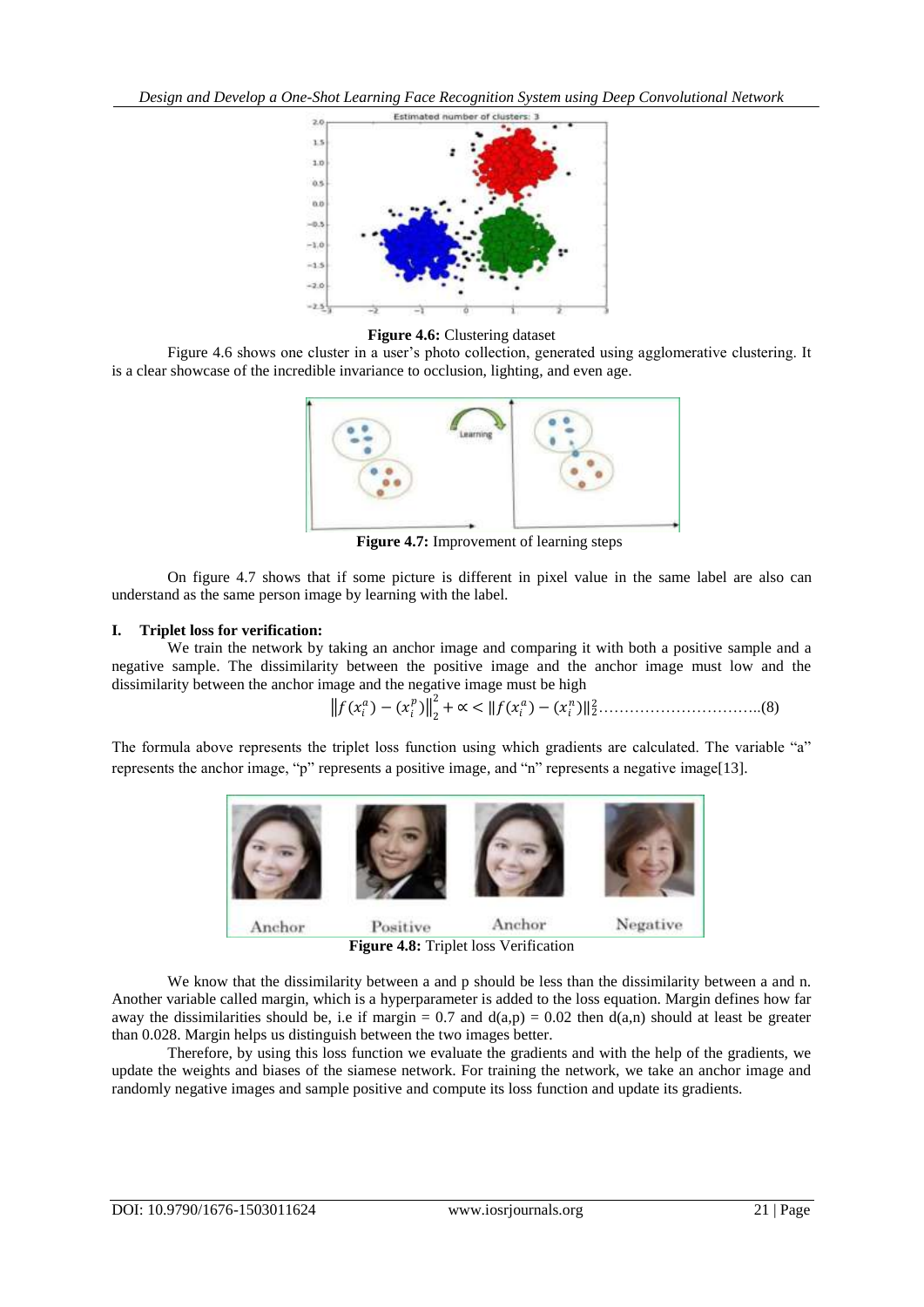# J. **Results:**

Our model is shown more effective and an emerging result for the low amount of dataset we use because of the use of one hot vector in the learning parameter. The approaches we used to recognize the faces from the database which approximately gets 56% accuracy in the test set image with a tiny training time to calculation. Less amount of time is possible because we use only use one layer CNN architecture to train our data. By the use of One hot vector to measure the distance between the anchor image and test image. We get only 81297 parameters in our train model. Our model shows output at a satisfying level which can recognize the person from several angles and the variation of light intensity hasn't much effect on the output of the result. The output of our model mainly varies with the threshold level of the distance matrices. In our model, we use .028 which also depends on the value of we use this value as 0.28. The number of layers and the size and number of filters we use the parameters to improve the accuracy and effectiveness in our model. The more layer we use the more accurate output we will get but the time and space(memory) trade-off is the main curse in this method with a huge number of parameters. To overcome the overfitting of the model we use the Dropout function after the convolution operation that makes our result more effective and efficient.



**Figure 4.9:** Three Databases namely Rijoan, Kian, Mehedi and their respected Output